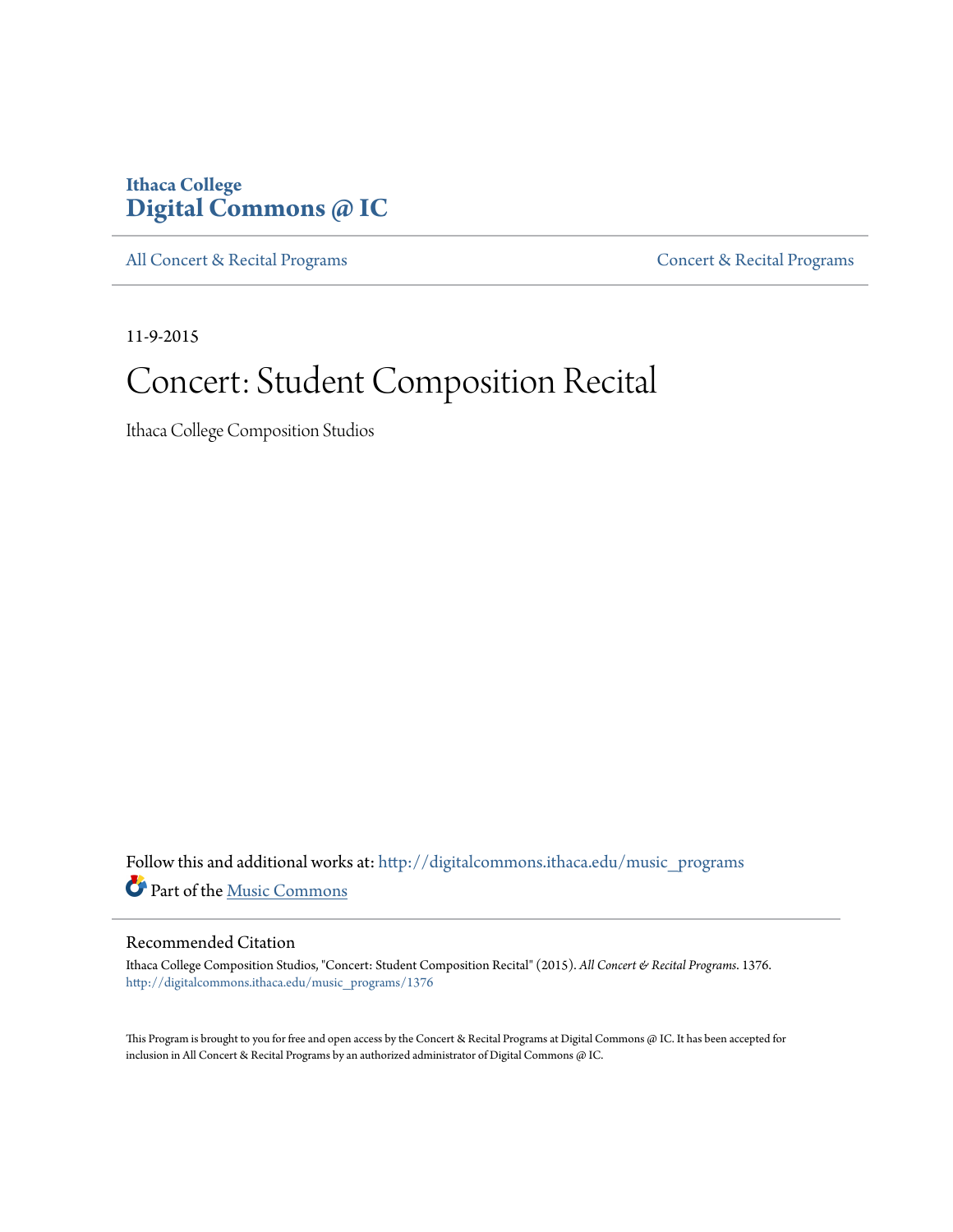## Student Composition Recital

Hockett Family Recital Hall Monday, November 9th, 2015 7:00 pm